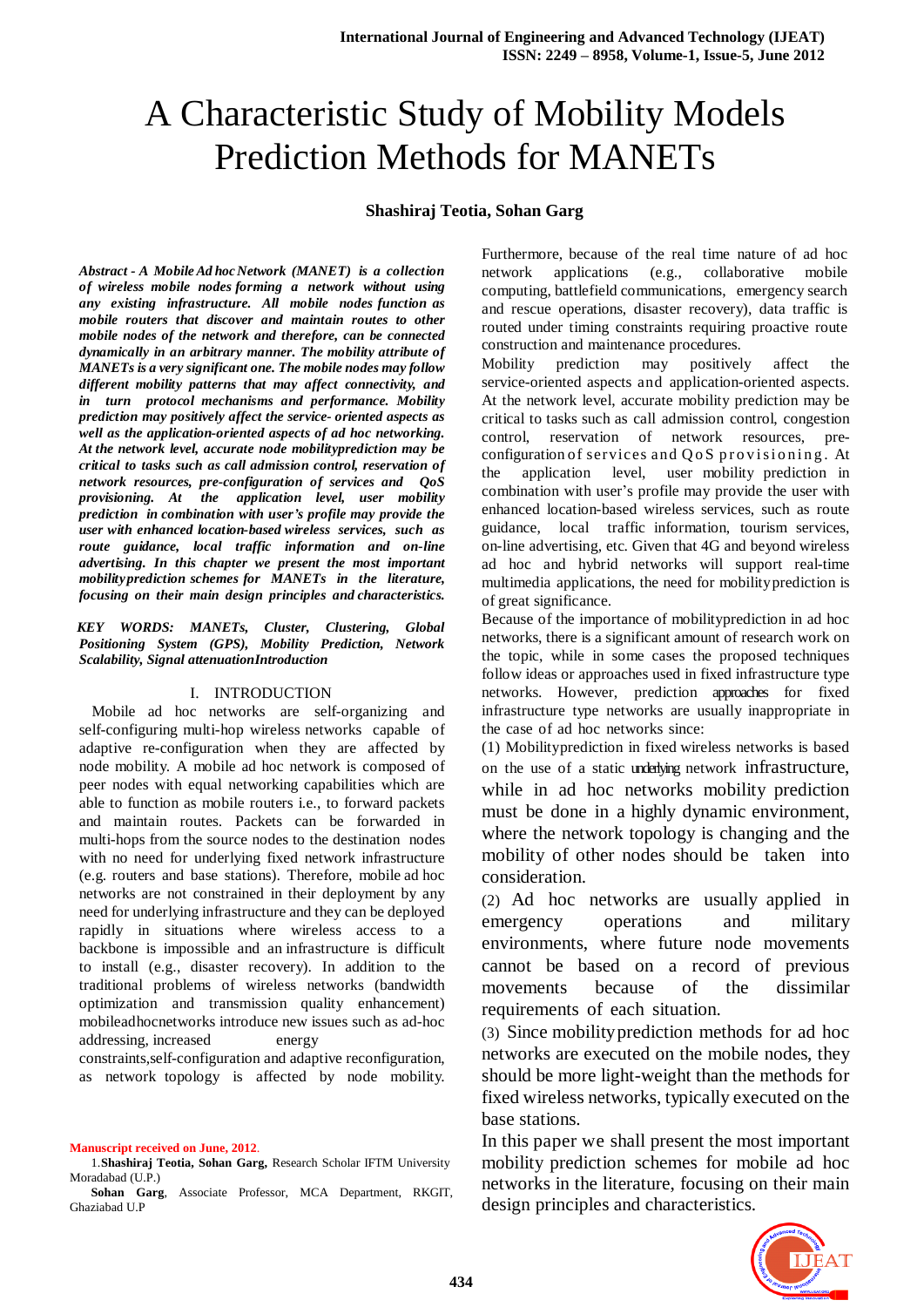# II. BACKGROUND

Wireless mobile networks can be classified as infrastructure-based networks and ad hoc networks. The former type includes networks with fixed base stations and each mobile node connects to the network by communicating with a base station which is within its communication range. A Mobile Ad hoc Network (MANET) is a collection of wireless mobile nodes forming a network without using any existing infrastructure. All mobile nodes function as mobile routers that discover and maintain routes to other mobile nodes of the network and therefore, can be connected dynamically in an arbitrary manner. Therefore, a MANET is self-organized i.e., it is deployed and managed independently of any preexisting infrastructure, while it autonomously determines its own configuration parameters such as position identification, power control, routing and addressing.

The mobility attribute of MANETs is a very significant one. The mobile nodes may follow different mobility patterns (e.g., individual random mobility, group mobility, etc.) that m a y affect connectivity (i.e., links), and in turn protocol mechanisms and performance. Therefore, the mobility model may have an important impact on the selection of a routing scheme and influence the network performance. Several mobility models have been used to model mobile node's movement[7] Some of these models are the following:

**The** *Random Walk model:* which defines user movement from one position to the next with memory less randomly selected speed and direction.

**The** *Random Waypoint model:* which defines user movement as a series of pause and motion periods. The user stays at a particular position for a specified period of time before moving to the next position in a randomly selected direction with speed uniformly distributed in an interval [*0*, *Maxspeed*]*.*

*Reference Point Group Mobility Model (RPGM): T*he nodes in the network are organized into mobility groups. Each mobility group has a logical group center, the *reference point*, which defines the movement of the entire group. The member nodes of the group are physically distributed in the vicinity of the *reference point* and the location of each mobile node is described by its physical displacement from the group"s reference point.

Many mobile ad hoc networks applications require real-time flow for delivering data packets under strict timing constraints, in environments that are characterized by frequent topology changes. To maintain high-quality service for such applications, the data routing should not only reflect the change of mobile node"s location and/or topology changes, as the *reactive or on demand* routing schemes do, but anticipate the movement behavior of mobile nodes employing *proactive* routing procedures. If each mobile node"s future location and network topology changes can be predicted accurately enough, then route reconstruction can be done prior to topology changes without overburdening the network with a large number of control packets. Thus, services are pre-connected and pre-assigned at the mobile node"s new location before the node moves into the new location. The end user receives immediately services at the new location,

almost as efficiently as at the previous location. Therefore, the employment of mobility prediction techniques is very crucial in the design of efficient routing schemes.

# **MOBILITYPREDICTION METHODS AND THEIR APPLICATIONS**

We classify the mobility prediction methods for mobile ad hocnetworks into three categories as follows (Figure 1):

**A.** *Movement history based prediction methods*: It predict the "future" location of a mobile user based on his movement history (i.e., previous user movement history (i.e., previous user movement patterns).

# **B.** *Physical topology based mobilityprediction methods: The* prediction of this is

based on the use of the characteristics of MANET"s physical topology and therefore, require the use of a Global Positioning System (GPS) to obtain exact node location and mobility information.

# **C.** *Logical topology based mobility prediction method: It* choose a logical

topology of the MANET (e.g. a clustering structure) over which they apply their prediction process. On the contrary to the previous category, they do not require exact location and mobility information and thus they do not make use of a GPS. Estimated values of node location and mobility information may be obtained by other means (e.g, using signal attenuation versus travelled distance to estimate inter node distances, or inferring the mobility of each node from how different is the neighborhood of the node over time).

For each one of the above mentioned categories, we present well-known prediction methods, classifying them according to their applications and/or the specific prediction method they are based on.



**Figure 1. Classification of Mobility Prediction Methods**  Information Theory Based Prediction

# **A. Movement History Based MobilityPrediction**

A number of motion prediction algorithms mainly for fixed wireless networks, e.g. [14, 21] has been proposed which predict the "future" location of a mobile user based on the user"s movement history (i.e, previous user movement patterns). The algorithms use different mobility models (e.g., the movement circle model, the movement track model, the Markov chain model) to model the user mobility behavior, exploiting the fact that the movement of a mobile user consists of a random and a regular movement part. The regularity in

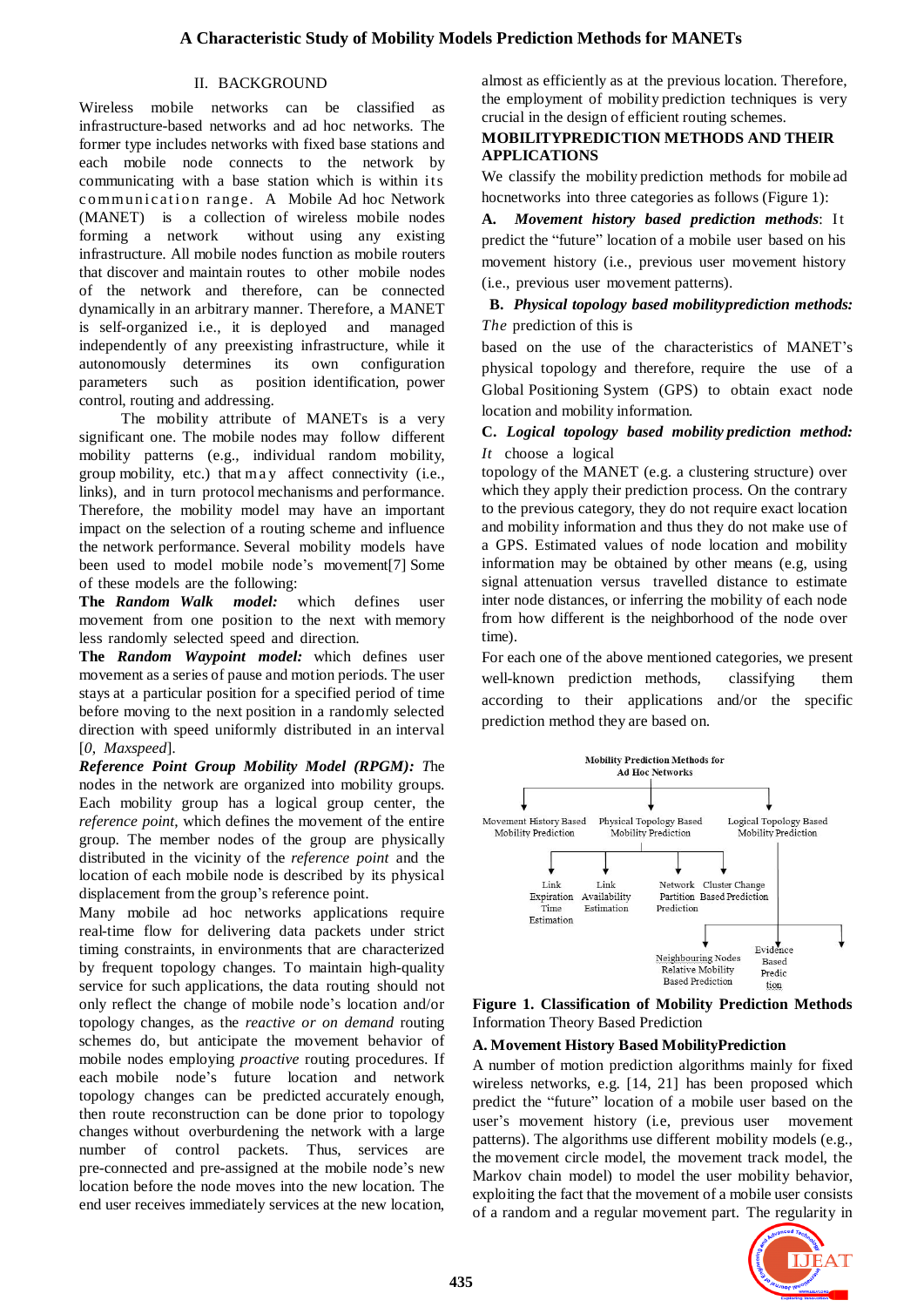human movement behavior derives from certain activities that are repeated within a defined period of time (e.g., going to work every day or visiting a family member every week). The proposed schemes consist of regularity-pattern recognition algorithms and motion prediction algorithms and they are very critical for supporting high quality services for mobile applications. For example, by predicting the future location of a mobile user according to his/her movement history, routing may be pre-arranged, recourses may be pre-allocated, services may be pre-assigned at the new location before the user moves into it.

The above methods fail in the case that there are unpredictable changes in user"s behavior. Also, there are additional problems when these methods are applied in MANETs because ofthe nature ofthose networks applications

(military environments, emergency search and rescue operations). Due to dynamic topology and non regular requirements in such applications node mobility prediction based on the movement history is not always feasible and/or efficient.

#### **B. Physical Topology Based MobilityPrediction**

#### **1. Link expiration time estimation**

By exploiting the fact that in real world situations, usually, a mobile node's movement is not completely random but the node travels in a predictable manner, we can predict the future state of the network topology. By predicting the future state of the network topology, the route reconstruction can be done effectively prior to route breaks and without generating excessive control overhead.

We say that there *exists a wireless link* between two nodes *p* and *q* of a MANET

if and only if *p* are *q* are within the transmission range, say *r*, of each other, i.e., the distance between their placement is smaller than *r*. In [30, 31] a mobility prediction method is presented for estimating the expiration time of the wireless link between two adjacent ad hoc nodes as a way to enhance various unicast and multicast routing protocols. By predicting the link expiration time for any link on a route *, the route's R* expiration time is estimated as the least of the link expiration time values of all links on *R*. Based on this prediction, routes are reconfigured before they disconnect. The estimation of the link expiration time or in other words, the time period *T* that two ad hoc nodes being within mutual transmission range, remain connected, is done as follows. Let  $(x_i, y_i)$  and  $(x_j, y_j)$  be the positions of nodes *i* and *j*, respectively. Let also  $v_i$  and  $v_j$  be the speeds,  $\theta_i$  and  $\theta_j$  be the moving directions of nodes *i* and *j*, respectively, and *TX* their transmission range. Then, the amount of time *T* the mobile nodes *i* and *j* will stay connected is given by:

$$
T = \frac{-(ab+cd) + \sqrt{(a^2 + c^2)TX^2 - (ad - cb)^2}}{(a^2 + c^2)}
$$

where  $a = v_i \cos \theta_i - v_j \cos \theta_j$ ,  $b = x_i \cdot x_j$ ,  $c = v_i \sin \theta_i$ *vj* sin  $\theta_j$ ,  $d = y_i - y_j$ . The exact location and mobility information of each mobile node can be provided by a GPS device. In cases that the use of GPS to compute exact location information is not

possible, then approximate values for inter-node distances are computed as follows: Transmission power samples are measured periodically from packets received from a node"s neighbour. From this information each node can compute the rate of change for a particular neighbour"s power level [31]. Therefore, the time that the power level drops below the acceptable value can be fairly easily estimated. However, the link expiration time method requires exact location and mobility information while using power attenuation for distance estimation is not accurate.

The above mobility prediction mechanism works well in the case of simple node mobility patterns with no sudden changes in the moving directions and speeds, and when the mobility information (obtained from GPS) is accurate. The mechanism was applied to some of the most popular wireless ad hoc routing protocols and simulation results showed that these protocols performed better than their counterparts without mobilityprediction.

#### **2. Link availability estimation**

A probabilistic link availability model which can predict the future status of a wireless link is proposed in [22, 23] The *link availability* is defined as the probability that there is an active link between two mobile nodes at time *t+T* given that there is an active link between them at time *t*. Note that a link may experience one or more failures and recoveries in the time interval between *t* and *t+T*. Note that the metric is not practical as a criterion to select a path between two nodes, because if a link fails, then rerouting should immediately take place rather than waiting for the failed link to become available again. But, the link availability criterion is useful during the clustering process as it can be used by mobile nodes to select more reliable neighbours to form more stable clusters.

In [17] a prediction-based link availability estimation and a routing metric in terms of path reliability based on the link availability estimation are presented. The basic idea of this estimation is as follows:

Given an estimation *T* of the expiration time (i.e., the

continuously available time) for an active link *{v,u}* between two nodes *v* and *u* at time *t* (computed e.g., by using the link expiration time algorithm of [30] presented above), the availability  $L(T)$  of link *{v,u}* is defined as

*L(T)=Pr {* the link  $\{v, u\}$  lasts from time *t* to time  $t+T$  *given that* the link is available at time *t}*

which indicates the probability that the link *{v,u}* will be continuously available from time  $t$  to time  $t+T$ . The calculation of  $L(T)$  is divided into two parts: the link availability  $L_I(T)$  when the speeds and moving directions of the nodes  $v$  and  $u$  remain unchanged from time  $t$  to time  $t+T$ , and the link availability  $L_2(T)$  for the other cases. That is,  $L(T)$  $= L_1(T) + L_2(T)$ . Assuming that the mobility epoch (a random length

interval during which node movement is unchanged) is<br>*arrongentially distributed with moon*  $1<sup>2</sup>I$  the nodes<sup>2</sup> exponentially distributed with mean  $\lambda^{-1}$ , the nodes' movements are independent of each other and the exponential distribution is 'memoryless',  $L/(T)$  is given by:

$$
L_I(T) = [1 - E(T)]^2 = e^{-2 \lambda T}
$$

An accurate estimation of  $L_2(T)$  is not easy due to difficulties in learning the changes in link status caused by changes in nodes" movement. A conservative prediction  $L_{min}(T)$  of link availability  $L_2(T)$  is given in [17]

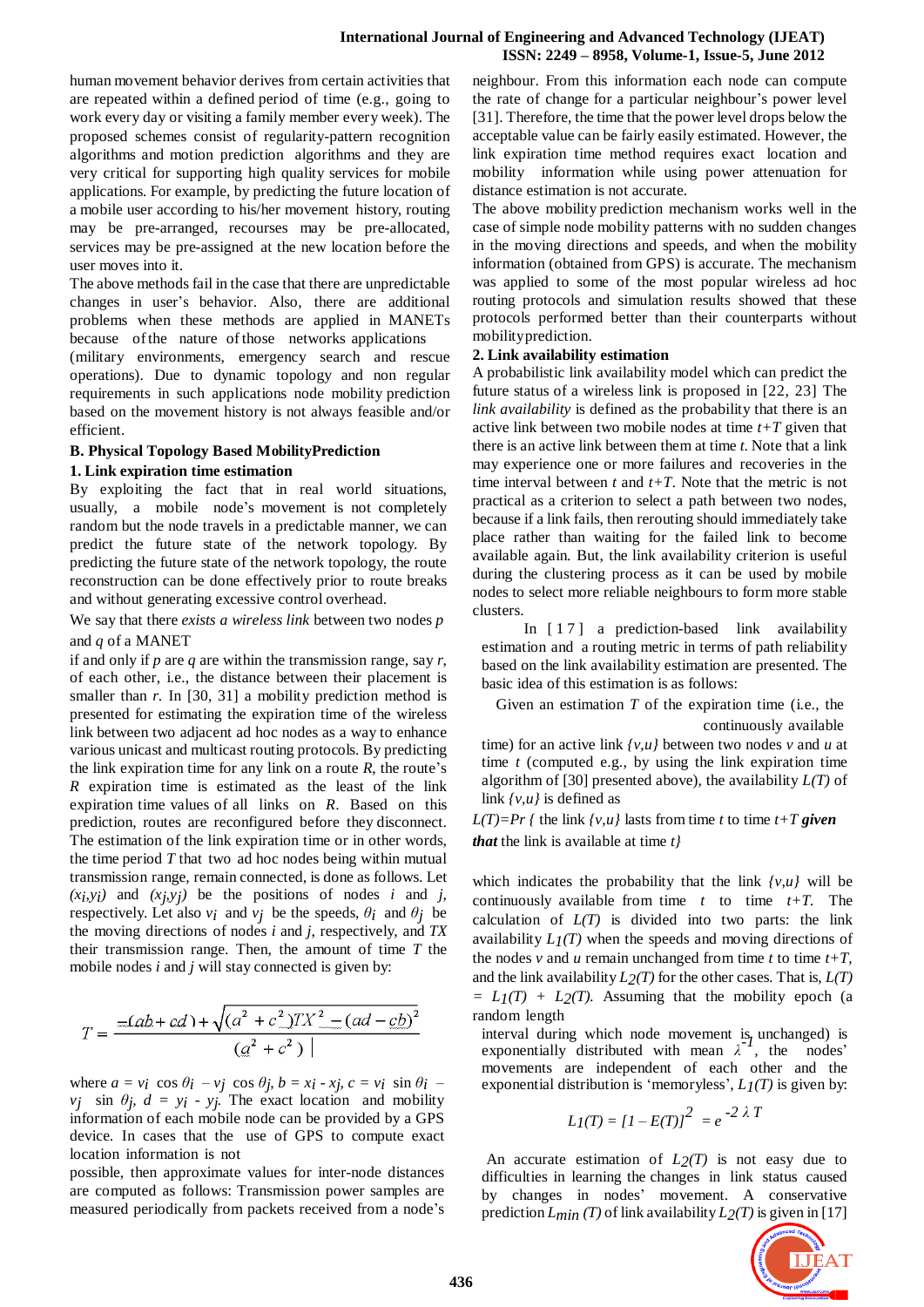## **A Characteristic Study of Mobility Models Prediction Methods for MANETs**

as follows:

*Lmin* (T) = 
$$
(1 - e^{-2 \lambda T})/2 \lambda T + \lambda T e^{-2 \lambda T}/2
$$

Using the estimation of *L(T),* a routing metric based on *L(T)*  $\times$  *T* is given in [17] that offers improved network performance, according to simulation results. Note that in highly volatile environments, it is possible that the mobility epoch (during which the mobility of the user is unchanged) is usually very small. This will necessitate a large number of estimations that increase the control overhead.

#### **3. Group mobility and network partition prediction**

Network partition occurs when groups of mobile nodes follow diverse mobility patterns, which cause the separation of the network into disconnected subnetworks. Predicting the occurrence and the timing of network partitioning allows MANET applications to improve their performance by acting in advance and preventing disruptions caused by the partitioning.

A method for network partition prediction which exploits group mobility patterns to compute the remainder time before separation is proposed in (Wang and Li, 2002). In order to describe the basic idea of the method, we consider a simple case of a network consisting of two mobility groups *C<sub>i</sub>* and *C<sub>j</sub>* each moving with velocities  $V_i = (vx_i, vy_i)$  and  $V_j = (vx_j, vy_j)$  respectively. The relative mobility between them is obtained by fixing one group, say  $C_i$ , as stationary. Then the effective velocity  $V_{ij}$  at which  $C_j$  is moving away from  $C_i$  is given by:

 $V_{ij} = V_j + (-V_i)$ , where  $V_{ij} = (vx_{ij}, vy_{ij}) = (vx_j-vx_i, vy_j-vy_i)$ Assume that the two groups cover a circular region of diameter *D,* wherein the nodes are uniformly distributed. Assume also that the groups are in perfect overlap. Then, in order for the two groups to separate, *Cj* must move past a distance of the diameter *D* of *Ci* "s coverage area. Hence, the time taken for the two groups to change from total overlap to complete separation is given by:

$$
T_{ij} = D / (\nu x^2_{ij} + \nu y^2_{ij})^{1/2}
$$

In a network made up of many diverse mobility groups, whose nodes are initially dispersed and inter-mixed, given the mean group velocities, the time of separation can be calculated for any pair of mobility groups. The occurrence of partitioning is predicted as a sequence of the expected time of separations between the different pairs of mobility groups in the network.

The network partition prediction method uses a low-complexity data clustering algorithm that accurately determines the mobility groups and their mobilityparameters as well asthe group membership of each mobile node. The problem is that the prediction algorithm assumes that group and node velocities are time invariant, which is not a realistic assumption for most MANET applications.

#### 4. **Cluster change based prediction**

In a clustered ad hoc network each mobile node belongs to a cluster while the position of each mobile node is defined

with respect to the cluster head of the cluster it belongs to. A mobile node changes the cluster it belongs to as affected by mobility. The *sectorized* ad hoc mobility prediction algorithm is based on the principle that in order to achieve maximum prediction accuracy the prediction process should be restricted to areas of the network with nodes of high cluster change probability [5, 7]. The algorithm introduces the *sectorized cluster structure* i.e., the cluster is divided into three regions with respect to the probability of cluster change as follows:

- (i) The *No-Cluster Change (No-CC)* region of each cluster, which contains the nodes of the cluster that are within communication range of each other and they do not satisfy the requirements for membership to any neighbouring cluster. Thus, for the nodes in the No-CC region cluster change is not possible.
- (ii) The *Low-Cluster Change (Low-CC)* region of each cluster, which contains the nodes of the cluster that are reachable by all nodes in the No-CC region, either directly, or through other intermediate nodes belonging to the No-CC region. Thus, for the nodes in Low-CC region the probability of cluster change is fairly low.
- (iii) The *High-Cluster Change (Hi-CC)* region of each cluster, which contains the nodes of the cluster that are not reachable by any node in the No-CC region, either directly, or through other intermediate nodes belonging to the No-CC region. The nodes in the Hi-CC region are reachable only through the nodes in the Low-CC region and the probability of cluster change for a node in this region is higher than for nodes in the Low-CC region.



**Figure 2:** The sectorized cluster structure

The cluster is further divided into *sectors* (Figure 2), [5, 7 ]. Two types of sectors are introduced depending on whether or not the sector is adjacent to a neighboring cluster. *C-type cluster-sectors* that are adjacent to neighbor clusters, and *S-type cluster-sectors* that are not.

It is only from C-type clusters that cluster change is possible. Each C-type cluster-sector is adjacent to only one neighboring cluster and it is only to this cluster that the node can cluster change to. Nodes in S-type cluster-sectors are not candidates for cluster change as there are no adjacent clusters present.

The cluster sector-numbering scheme  $[5, 7]$  is used to predict the next cluster change depending on the mobile node"s position in the cluster and its moving direction in the Hi-CC region. The method uses a GPS to build the sectors and locate the mobile nodes positions. Note that, the cluster-sector numbering scheme, as a prediction method, may sit on top of any other ad hoc network clustering algorithm that may be in use.

#### **C. Logical Topology Based MobilityPrediction**

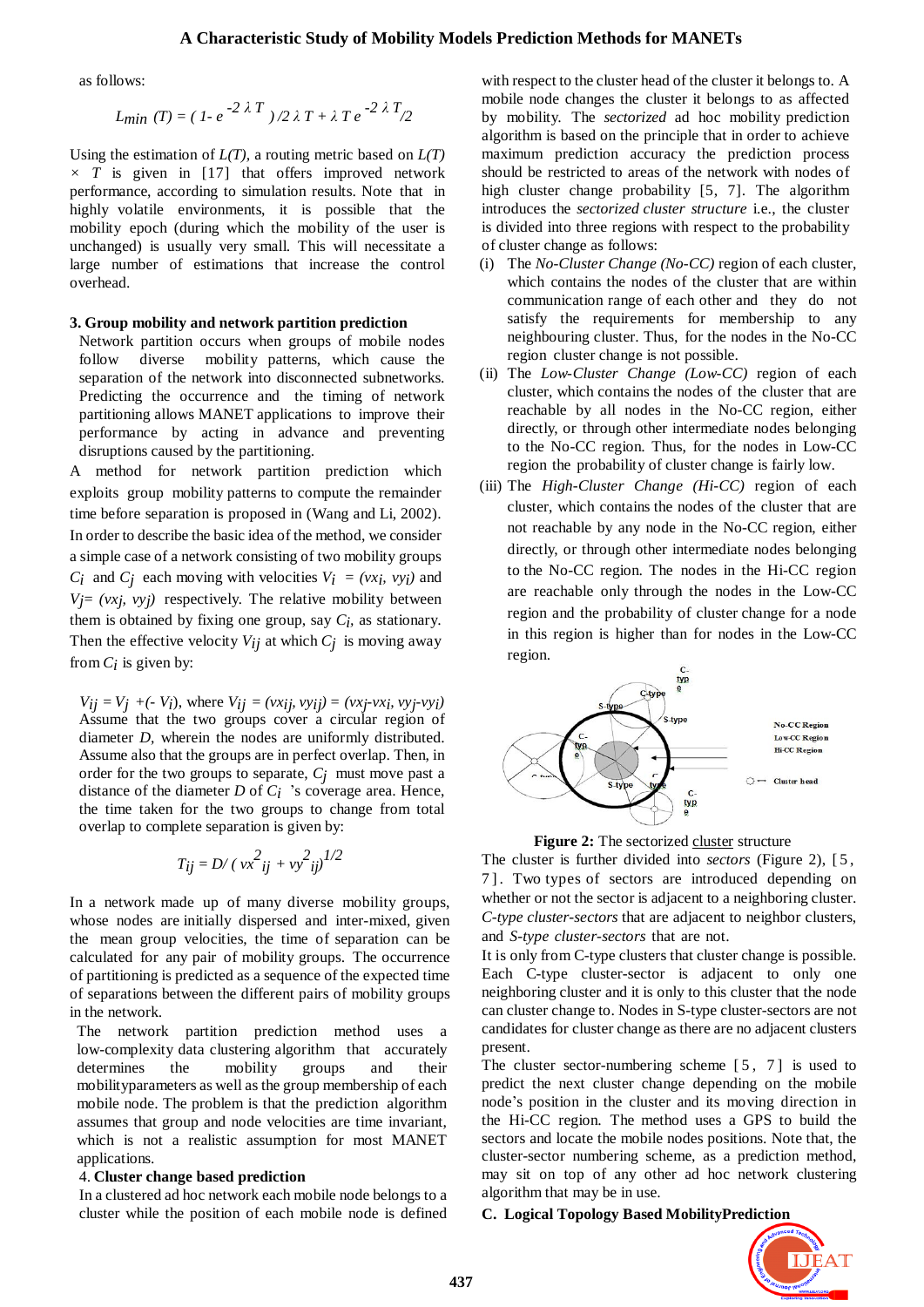## **International Journal of Engineering and Advanced Technology (IJEAT) ISSN: 2249 – 8958, Volume-1, Issue-5, June 2012**

## **1. Neighboring Nodes Relative Mobility Based Prediction**

Many researchers have acknowledged the importance of node mobility estimation for building clustering schemes more stable and less reactive to topological changes of ad-hoc networks. Authors in [ 2 3 ] propose the *(a,t) clustering scheme*, where mobile nodes form clusters according to a path availability criterion. The network is partitioned into clusters of mobile nodes, that are mutually reachable along cluster internal paths which are expected to be available for a period of time *t* with a probability of at least *a*. The parameters of this model are predefined. In addition, it is assumed that the movement of each mobile node is random and entirely independent of the movements of other mobile nodes. However, this random walk model cannot always capture some node mobility patterns occurring in practice in MANETs.

MOBIC in [1] elects as CHs the mobile nodes which exhibit the lowest mobility in their neighborhood. Each node compares the receiving signal strength from its neighbors over the time and uses the variance in these values as an indication of how fast this mobile node is moving in relation to the neighboring nodes. MOBIC uses only the current mobility to determine the most suitable mobile nodes for CHs.

As an extension of MOBIC, MobDHop [12, 13] also uses the variability in receiving signal strength as a hint of neighborhood mobility and builds variable-diameter clusters. It uses more samples of receiving signal than MOBIC to estimate the predicted mobility, while the prediction model is based on the assumption that the future mobility patterns of mobile nodes will be exactly the same as those of the recent past.

MAPLE  $[25]$  is another clustering algorithm which also infers node mobility from measurements of the received signal strength. In particular, each mobile node belonging to a cluster can estimate its distance from its CH by using the well-known formula [27] of the signal attenuation versus travelled distance. Then, based on past measurements, mobile nodes use a linear model for estimating their future distance from their CH. This helps mobile nodes to proactively join another cluster if they are going to soon l e a v e their current cluster. However, MAPLE does not take node mobility into account during CH election. Specifically, mobile nodes contend for free frames (i.e., time slots) in a single shared broadcast channel during the cluster formation phase and mobile nodes that first reserve the available frames in this phase become CHs. Thus, the election of CHs is mostly a random procedure and it is not based on some CH suitability criteria. In addition, thealgorithm sets an upper bound on the number of clusters in the network as well as on the number of mobile nodes per cluster.

# 2. **Information theory based mobilityprediction**

Information theory based techniques for node mobility prediction have been first employed in [3], where the authors focused on the problem of mobile tracking and localization in cellular networks. Later [29] used the basic technique of [3] in their cluster formation algorithm for MANETs. In their work they assume that a geographical area is divided into circular-shaped regions (virtual clusters) and each mobile node knows the virtual cluster where it is currently in.

In [18, 19] a mobility-aware technique for cluster formation and maintenance is proposed. The main idea in the technique is to estimate the future mobility of mobile nodes so as to select cluster heads that will exhibit the lowest predicted mobility in comparison to the other mobile nodes. As a measure of node mobility rate, it is used the probability of a mobile node having the same mobile nodes in its neighborhood for sufficiently long time. A high probability value for a mobile node indicates either a relatively immobile node or the existence of a group of nodes around this particular node that exhibits the same mobility pattern. Whatever the case is, this mobile node is apparently a good candidate for a CH, because in all probability, it will serve the same neighbours for a long time. For estimating the predicted mobility of a mobile node, it is assumed that the movements of nodes are not random but demonstrate a regular pattern [4], which can be predicted, provided that enough "historic" information has been gathered for the movements of each mobile node. For the organization of the historic record and the estimation of future mobility based on this record, prediction techniques from the field of data compression are used. Specifically, the problem of estimating the future neighbourhoods of a mobile node is reduced to that of predicting the next characters in a text given that we have already seen a particular text context. Then, by using context modelling techniques [2 ], the probability of stable neighbourhood around a node can be reliably estimated. The most important characteristic of these methods is the on-line learning of the probability model used for predicting the next character/ neighbourhood. This is essential in the case of MANETs because the movements of individual nodes as well as the strong correlation, existing in the movements of these hosts, cannot be easily described by predefined random models. The method does not make any use of a fixed geographical partition in contrast to previous work [ 3 , 29] and thus, the notion of cells is irrelevant to this technique. Also for measuring the mobility, the method does not use any special purpose hardware such as GPS, but the mobility of each node is inferred from how different is the neighbourhood of the node over time.

Besides the stability of the clustering structure, an important objective in cluster creation is keeping the number of elected CHs relatively low, so that the virtual backbone built over these mobile nodes, to be of correspondingly small size and hence routing update protocols can be efficiently ran on this backbone. The well- known highest degree clustering algorithm  $\lceil 15 \rceil$  is a clustering scheme that creates a relatively small number of one-hop clusters and thus a small- size routing backbone. In this technique, each mobile node having the highest degree among all its neighbours is elected as CH. The degree of a mobile node is defined as the number of its one-hop adjacent nodes. The main weakness of the technique is the frequent CH changes due to node mobility. In [19], a new clustering algorithm is proposed which combines the highest degree technique with the mobilityprediction scheme, and ensures a relatively small as well as stable virtual backbone despite node mobility.

Note that the mobility prediction technique is of independent interest and may

be combined with other clustering algorithms to enhance

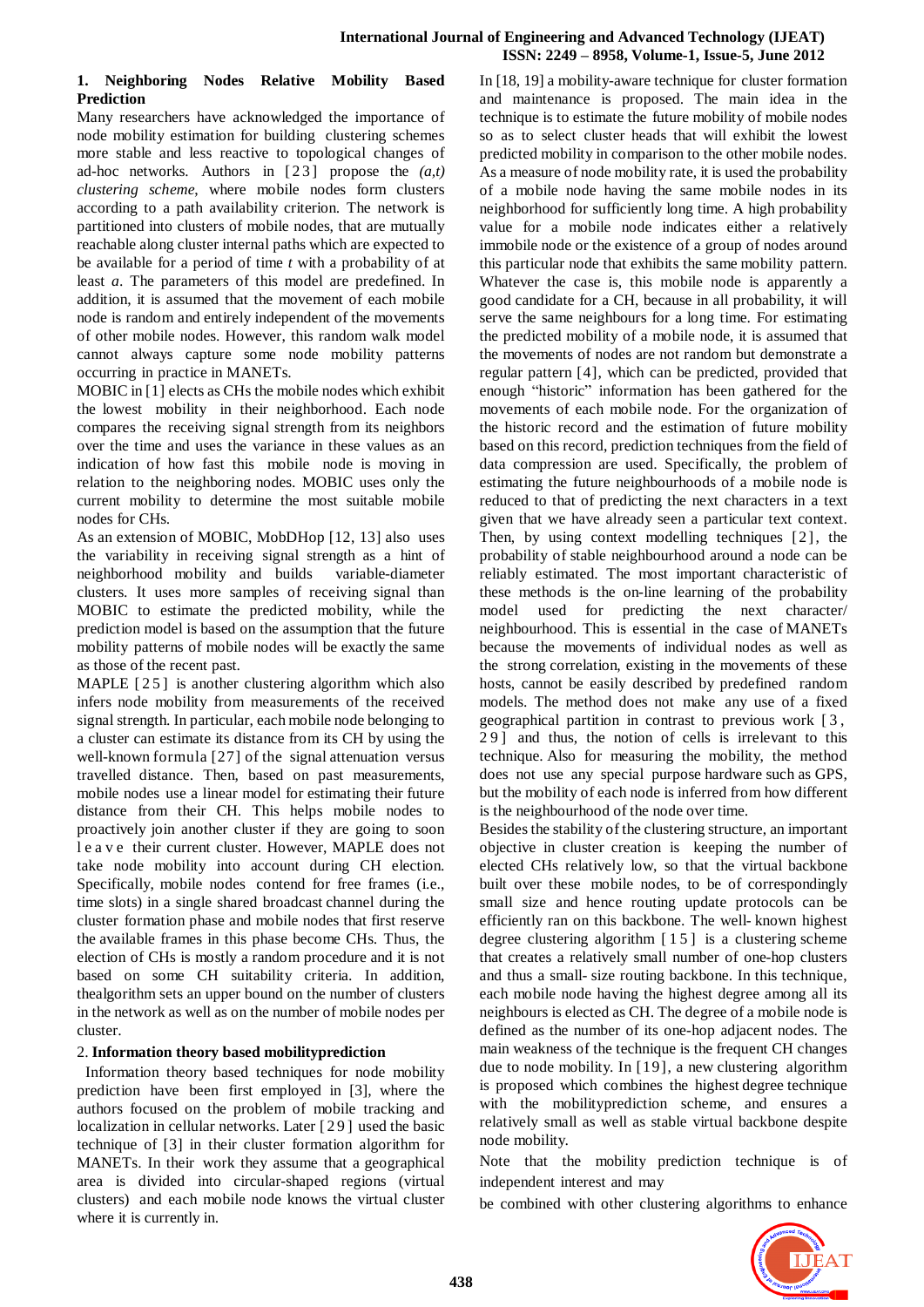the stability of the derived clustering structure in the presence of topology changes.

# **3. Evidence based mobilityprediction**

The Dempster-Shafer (DS) theory of evidence developed by A. Dempster [10] extended by G. Shafer [28] has attracted considerable attention as an approach that enables combination of different information sources (called *evidences*) to reach decisions in situations characterized by a high degree of uncertainty. In the DS theory, if a probability  $p$  is assigned to an event, then  $1-p$ represents the confidence not assigned to this event. *1-p* represents ignorance and uncertainty and it is not necessarily assigned to the opposite event. The main advantage of the DS theory of evidence is its ability to model the narrowing of a hypothesis with the accumulation of evidences and to explicitly represent uncertainty in the form of ignorance or reservation of judgment. The DS theory provides the possibility of giving to different evidences weights according to their relevance and importance in the final decision. It also provides an operation, called the *Dempster's rule of combination,* for combining evidences.

In [26], the DS theory of evidence is used for user mobility prediction based on the use of contextual information. The method can accurately predict user's traveling trajectory using knowledge of mobile user"s profile and preferences and analyzed spatial information. Note that knowledge of such contextual information is very important for mobile environments because they may adapt their services according to users" specific demands. Uncertainty of the user's navigation behavior is captured by gathering pieces of evidence concerning different groups of candidate future locations. These groups are then refined to predict the user"s future location, when evidence accumulates using the Dempster's combination rule. The method does not require the existence of history of users' movements.

In [9] a mobilityprediction scheme is proposed that uses the DS theory of evidence to predict the future position of a mobile node based on relevant criteria. The scheme exploits the ability of the DS theory of evidence to explicitly represent uncertainty, which is the main characteristic of the mobility prediction problem. The mobility prediction process is working on a cluster based topology and is performed by a *prediction agent* whose role is to predict the mobile nodes" future clusters before they leave their current clusters. To this end, cluster nodes are organized into the following categories: (a) the *central* nodes, which are either cluster heads or have a link whose strength is greater than a certain value with another central node, (b) the *border* nodes, which have a neighbour that belongs to another cluster, and (c) the *intermediate* nodes, which are neither border nodes nor intermediate nodes. According to this organization, the prediction process is performed only on the border nodes, because only these nodes have neighbours that belong to another cluster, and therefore, can leave their cluster and join another one. The prediction agent uses the following main categories of criteria to predict each mobile node"s future cluster:

(i) The *physical criteria*, which express the mobile node"s physical movement.

Such criteria include: *the candidate cluster radius* (if a cluster has the maximum radius it cannot receive new nodes as members), *the links strength with each candidate cluster* (this criterion chooses the candidate cluster with whom the mobile node has the maximum number of strong links) and *the links strength evolution with each candidate* cluster (this criterion chooses the candidate cluster to which the mobile node gets closer).

(ii) The *semantic criteria*, which are used to select a cluster when the physical criteria can not do it clearly (e.g., there are several clusters that can be the future cluster according to the physical criteria). Such criteria include: the *user requested services* (this criterion chooses the candidate cluster that contains the most services used by the mobile) and the *user profile* (this criterion chooses the candidate cluster whose profile is the most relevant to the user profile). By using the DS theory of evidence as a modelling method, the above criteria are weighted according to their importance. Then, the Dempster's rule of combination is applied to combine the different criteria (evidences) and to select the appropriate candidate cluster as the mobile node"s future cluster. The method does not require the use of a GPS, as the signal strength may be used to estimate the link strengths and to estimate the distances among the mobile nodes. The mobility prediction scheme has been applied to the Zone Routing Protocol [16] and simulation results have shown its efficiency.

# FUTURE TRENDS AND CONCLUSION

So far, ad hoc networks have been deployed for special cases such as battlefield or emergency scenarios. However, this technology is soon expected to be considered as a common place and support our every-day activities and also will coexist with fixed- infrastructure wireless networks (4G networks). The plethora of multimedia services and applications that will run over these networks will pose severe requirements for real-time continuous data flow with guaranteed data rate (QoS requirements). In this new context, predicting the mobile user"s future location and the network topology change may significantly improve the QoS parameters by achieving route discovery and route reconstruction prior to the user"s movement and to the topology change. This unification of different wireless technologies does not pose only challenges but also offer opportunities for more accurate mobility prediction methods. The new techniques could be two-tier. The most powerful part could be executed in base stations where advanced machine learning methods could be applied for determining the future positions of mobile nodes at a certain resolution. For more detailed determination of node movements, each node will apply "light-weight" method based only on local information around the node. This also will alleviate the problem incurred in all localization methods in fixed-infrastructure networks where nodes should frequently send position information to the base station in order that the base station keep track of the movements of nodes. Another advantage of the combined centralized and distributed scheme is that base stations collecting information from large node population could reach safer conclusions with regard to node movements as statistical phenomenon. In contrast, each node alone based only on the local view coming from its neighborhood can fail sometimes to determine the behavior of nodes in a larger scale.

The deployment of ad-hoc networks alongside with

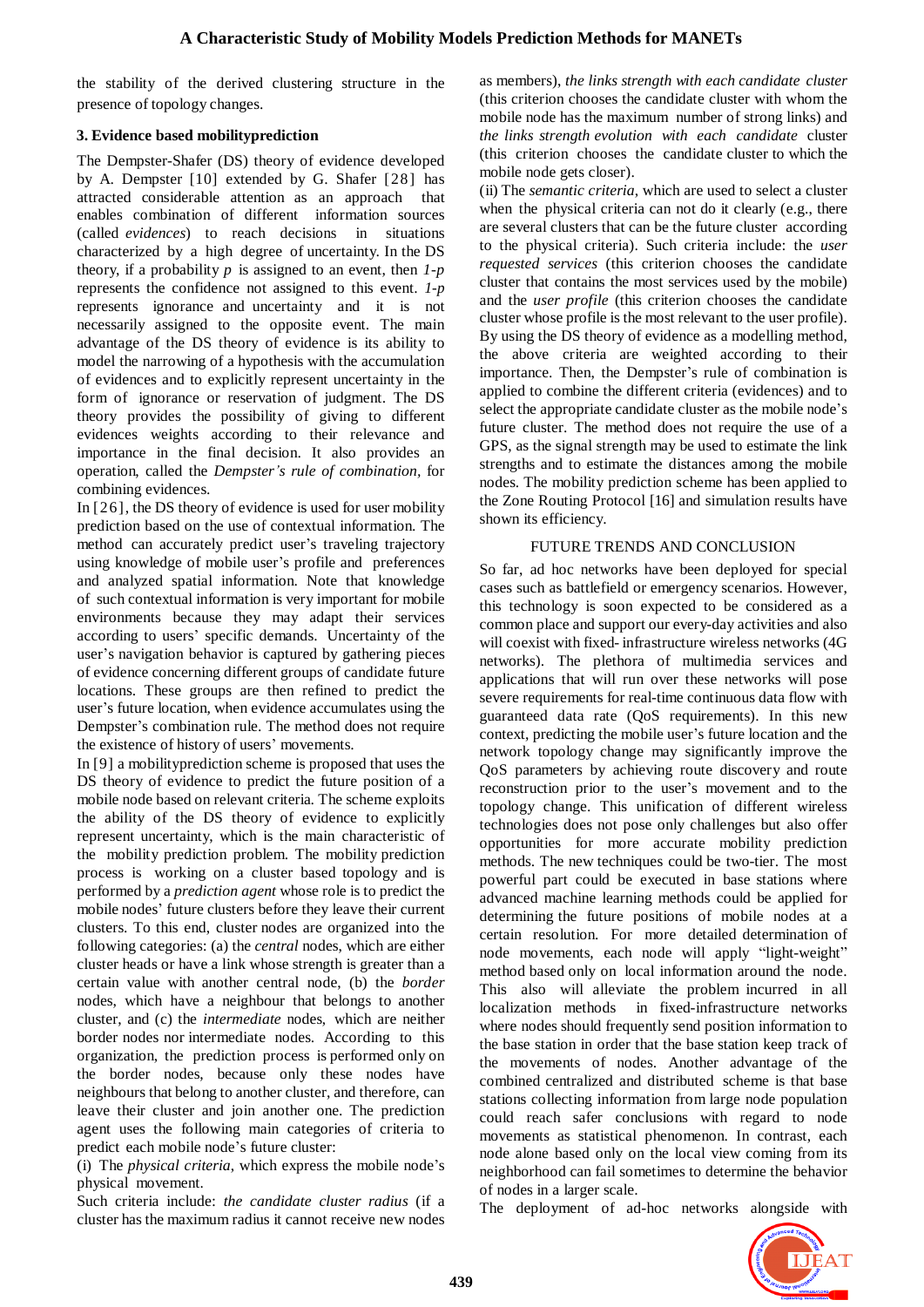## **International Journal of Engineering and Advanced Technology (IJEAT) ISSN: 2249 – 8958, Volume-1, Issue-5, June 2012**

fixed-infrastructure networks in urban areas also changes some of the basic assumptions about the application field of these networks. Now, the users of mobile devices are not necessarily members of a team that act for a special purpose such as soldiers in a battle-field scenario or rescuers in a emergency scenario but they can be persons not related in an obvious way. So, the correlation of mobile nodes in an urban area is more implicit and hence more difficult to find. Sometimes, it may be possible to infer correlation by taking also into account other restrictions that exist in the movements of persons in a city. For instance, when two nodes are moving along a road, it is sure that the direction of movements of two nodes is the same and cannot change before the next crossroads. Apparently here it is implied that each node is aware of its surrounding topology. This information can be obtained from the base station or from a navigation system now commonly placed in new mobile phones.

In a more general setting, the main issue is the discovery of the relations rising

in a large population of individuals. The social behavior observed can be valuable information for inferring correlation among movements of the users of mobile devices. Results from the social networks theory [8] commonly used in the science of sociology could help reveal this kind of relations and thus could be very useful for enhancing predicting capability with regard to the mobile node movements. Also, trace information gathered from the huge number of mobile phones currently in use can provide rich behavioral data that can be studied and then used for deducing safer conclusions about the common behavioral patterns met in large populations [11].

From the discussion above, it becomes evident that although a relatively important number of mobility prediction schemes have already been proposed, there are still issues that should be addressed and improved in the design of such schemes as now more clues about the future behavior of mobile nodes are available and thus they can be used for improving the prediction of mobility of mobile nodes. Mobilityprediction, i.e., estimating the trajectory of future positions of the mobile nodes in MANETs, positively affect the service-oriented as well as the application- oriented aspects of ad hoc networking. The employment of mobility prediction techniques at the network level is very crucial in the design of efficient routing schemes, while at the application level, in combination with user"s profile may provide the user with enhanced personalized wireless services. This paper presents well-known mobility prediction schemes classifying them according to the specific prediction methods they employ and/or according to their applications.

#### REFERENCES

- **1.** Basu, P., Khan, N. & Little, T. (2001). A Mobility Based Metric for Clustering in Mobile Ad Hoc Networks. Proc. of the 21st International Conference on Distributed Computing Systems Workshops (ICDCSW "01), 413–418.
- **2.** Bell, T.C., Cleary, J.G., & Witten, I.H. (1990). Text Compression. Prentice Hall, 1990.
- **3.** Bhattacharya A. & Das, S.K. (2002). LeZi-Update: An Information-Theoretic Framework for Personal Mobility Tracking in PCS Networks. Wireless Networks. Vol. 8, 121–135.
- **4.** Camp T., Boleng, J. & Davies, V. (2002). A Survey of Mobility Models for Ad Hoc Network Research. Wireless Communication &

Mobile Computing (WCMC): Special issue on Mobile Ad Hoc Networking: Research, Trends, Applications. Vol.2(5), 483-502.

- **5.** Chellapa-Doss, R., Jennings, A. & Shenoy, N. (2003a). User Mobility Prediction in Hybrid and AdHoc Wireless Networks. Proc. of theAustralian Telecommunications Networks and Applications Conference (ATNAC'03).
- **6.** Chellapa-Doss, R., Jennings, A. & Shenoy, N., (2003b). A Comparative Study of Mobility Prediction in Cellular and Ad Hoc Wireless Networks. Proc. of the IEEE Int"l Conf. on (ICC 2003). Alaska, 2003.
- **7.** Chellapa-Doss, R., Jennings, A. & Shenoy, N., (2004). A Review of Current Mobility Prediction Techniques for Ad Hoc Networks. th Proc. of the 4 IASTED International Multi-Conference on Wireless and Optical Communications, Canada, 536-542.
- **8.** Da Fontoura Costa L., Oliveira Jr O.N., Travieso, G., Rodrigues F.A.,, A.,, Villas Boas, P.R., Antiqueira, L., Viana, M.P. & da Rocha, C. (2007). Analyzing and Modeling Real-World Phenomena with Complex Networks: A Survey of Applications", arXiv:0711.3199v1
- **9.** Dekar, L., & Kheddouci, H., (2008). A Cluster Based Mobility Prediction Scheme For Ad Hoc Networks", Ad Hoc Networks Journal. Vol. 6(2), April 2008, Elsevier.
- **10.** Dempster, A.P. (1968). A Generalization of Bayseian Inference. Journal of Royal Statistical Society, Vol. 30, 205-247.
- **11.** Eagle, N. & Pentland, A. (2006) Reality mining: sensing complex social systems.Personal and Ubiquitous Computing, 10(4).
- **12.** Er, I. & Seah, W., (2004). Mobility-based d-Hop Clustering Algorithm for Mobile Ad Hoc Networks. Proc. of the IEEE Wireless Communications and Networking Conference (WCNC 2004), Vol. 4, 2359–2364.
- **13.** Er, I. & Seah, W. (2006). Performance analysis of mobility-based d-hop (MobDHop) clustering algorithm for mobile ad hoc networks. Computer Networks, Vol. 50, 3375-3399
- **14.** Erbas, F., Steuer J., Kyamakya, K., Eggesieker, D. & Jobmann K. (2001). A Regular Path Recognition Method and Prediction of User Movements in Wireless Networks. Proceedings of the Vehicular Technology Conference (VTC" 2001), IEEE, 2672-2676.
- 15. Gerla, M. & Tsai, J., (1995). Multicluster, Mobile, Multimedia Radio Network. ACM, Baltzer Journal of Wireless Network. Vol. 1(3), 255–265.
- 16. Haas, Z.J. & Pearlman, M., (1999). The Zone Routing Protocol (ZRP) for Ad Hoc Networks. Internet Draft. June 1999.
- 17. Jiang, S., He, D. & Rao, J., (2001). A Prediction-based Link Availability Estimation for Mobile Ad Hoc Networks. Proc. of IEEE INFOCOM 2001, 1745- 1752.
- 18. Konstantopoulos, C., Gavalas, D. & Pantziou, G., (2006). A Mobility Aware Technique for Clustering on Mobile Ad-Hoc Networks. Proc. International Conference on Distributed Computing and Networking ICDCN 2006), Springer Verlag, LNCS Vol. 4308, 397–408.
- 19. Konstantopoulos, C., Gavalas, D. & Pantziou, G., (2008). Clustering in Mobile Ad- Hoc Networks through Neighbourhood Stability-Based Mobility Prediction. Computer Networks, Elsevier. In Press
- 20. Lee, S-J., Su, W. & M. Gerla, (2001) "Wireless Ad Hoc Multicast Routing With Mobility Prediction", Mobile Networks and Applications, Vol. 6, 351-360.
- 21. Liu, G. & Maguire Jr. (1996). A Class of Mobile Motion Prediction Algorithms for Wireless Mobile Computing and Communications. Mobile Networks and Applications Journal, Springer, 1( 2), 113-121.
- 22. McDonald A.B. & Znabi, T.F. (1999a). A path availability model for wireless ad Hoc networks. Proc. IEEE WCNC"1999, New Orleans, USA, 35-40.
- 23. McDonald A.B. & Znabi, T.F., (1999b). A mobility-based framework for Adaptive clustering in wireless ad hoc networks. IEEE Journal of Selected Areas in Communications, 17(8), 1466-1487.
- 24. Narendran, B., Agrawal, P. & Anvekar, D.K. (1994). Minimizing Cellular Handover Failures Without Channel Utilization Loss. Proceedings of IEEE GLOBECOM"94, 1679-1685.
- 25. Palit, R., Hossain, E. & Thulasiraman, P. (2006). MAPLE: a Framework for Mobility- Aware Pro-active Low Energy Clustering in Ad-hoc Mobile Wireless Networks.Wireless Communications and Mobile Computing, 6(6), 773–789.
- Saman, N. & Karmouch, A. (2005). A Mobility Prediction Architecture Based on Contextual Knowledge and Spatial Conceptual Maps. IEEE Tansactions on Mobile Computing. 4(6), 537-551.